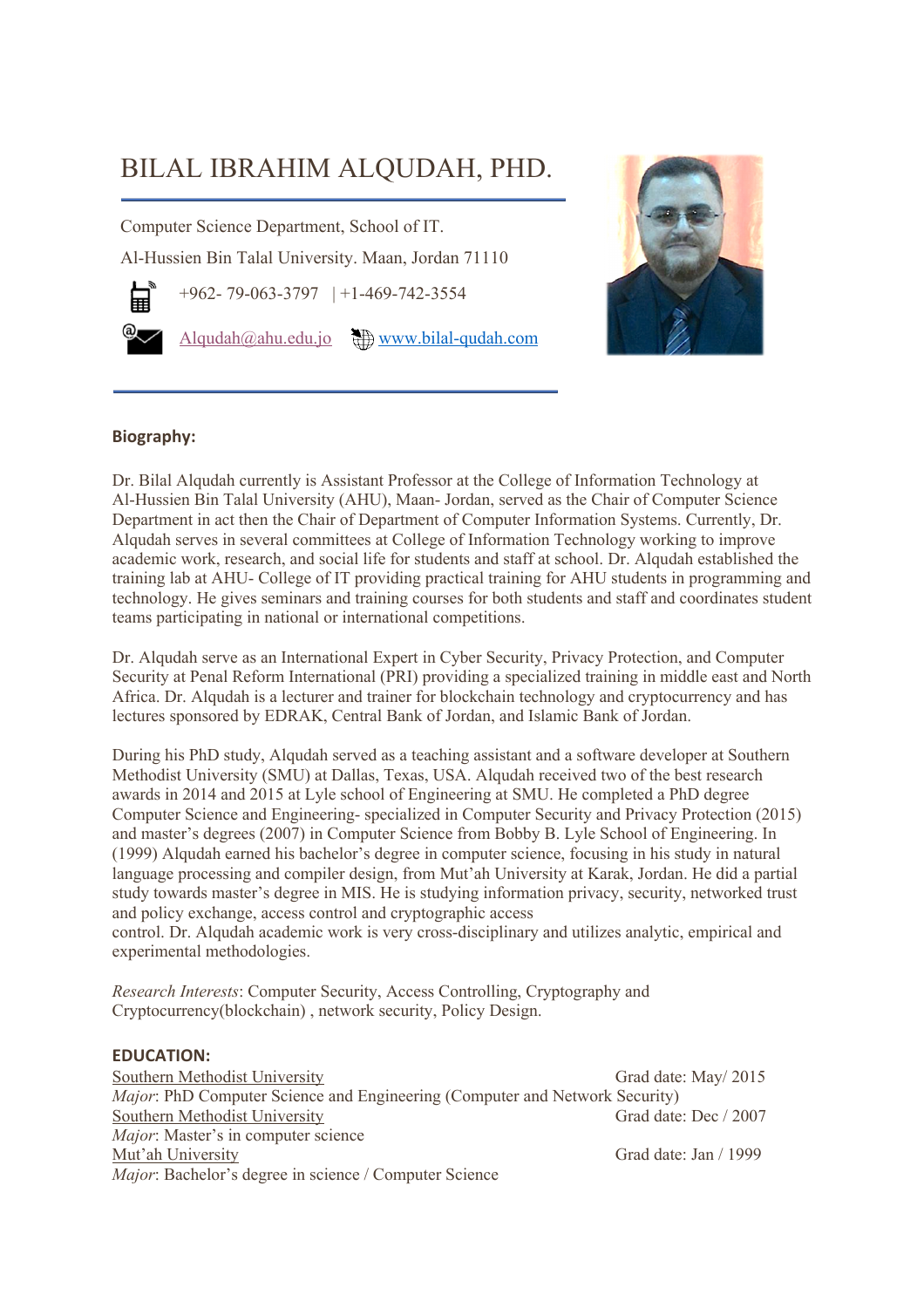### **POSITIONS**

Chair in-Act of computer Science Department Summer 2016 Chair in-Act of Computer Information Systems Department Sep 2016-Sep 2017

# **Research Areas worked on:**

The main focus in research and development is security, more to the area where ideas can be implemented. • Data and Computer Security: focusing in the area of privacy protection, access controlling, Cryptography using block chaining and information fragmentation.

• Risk Assessment: Build evaluation tools to measure how weak or strong the facility is based on automated evaluation metrics. My research showed how to build a successful risk assessment survey and how to identify risk in a complicated system.

• Border security: In the area of border security and tracking systems.

• Sensor Networks: Areas of focus include Security and privacy in the fields of vehicle-to-vehicle communication, short distance communication, QoS.

# **EXPERIENCE:**

**Assistant Professor** Al-Hussein Bin Talal University (AHU) 2015 - present Work as assistant professor at Information Technology, Department of Computer Science.

#### **Teaching assistant (TA)** Southern Methodist University (SMU), Dallas, TX 2009 – 2015

- Teaching assistant (TA): Teach practical computer programming for graduate and undergraduate students.
- Teaching system analysis, object design, design patterns as well as implementation using different programming languages. Evaluating student progress in the practical side.

**Software Developer (Java)** Southern Methodist University (SMU), Dallas, TX 2008 – 2009

• Java programmer; at transportation laboratory team, department of computer science and department of civil engineering

### **Computer and Network Support** Southern Methodist University (SMU), Dallas, TX 2007 – 2008

- Computer support at CLU- SMU, providing system support, trouble shooting, installing new systems.
- Providing work progress reports, requirements for the next projects studies.

### **DBA, Software developer, Analyst Al-Hussein Bin Talal University (AHU)**

Software development center 2001- 2005

#### Duties:

- Providing technology solutions including networking, customized software solutions, customized security controlling and monitoring systems, training and maintenance.
- Performing system analysis, requirement elicitation, objective studies, planning future upgrades, and systems compatibility.
- Evaluating provided solutions (debugging, testing, and deployment environment)
- Oracle (8x, 9x) Database installation, creation, backup and maintenance.
- Project management, organizing team-team, and team-client's meetings to enhance project mutual understanding.

### **Computer Lab. Supervisor/Teacher Mut'ah University, Computer Science Dept. 1999-2001**

• Teaching computer programming and techniques for, PASCAL, Visual Basic, C/C++, Oracle (database, PL/PLSQL, Forms 2000 and reports), Data structure, Assembly language for low-level programming, natural languages, compiler designing and analysis.